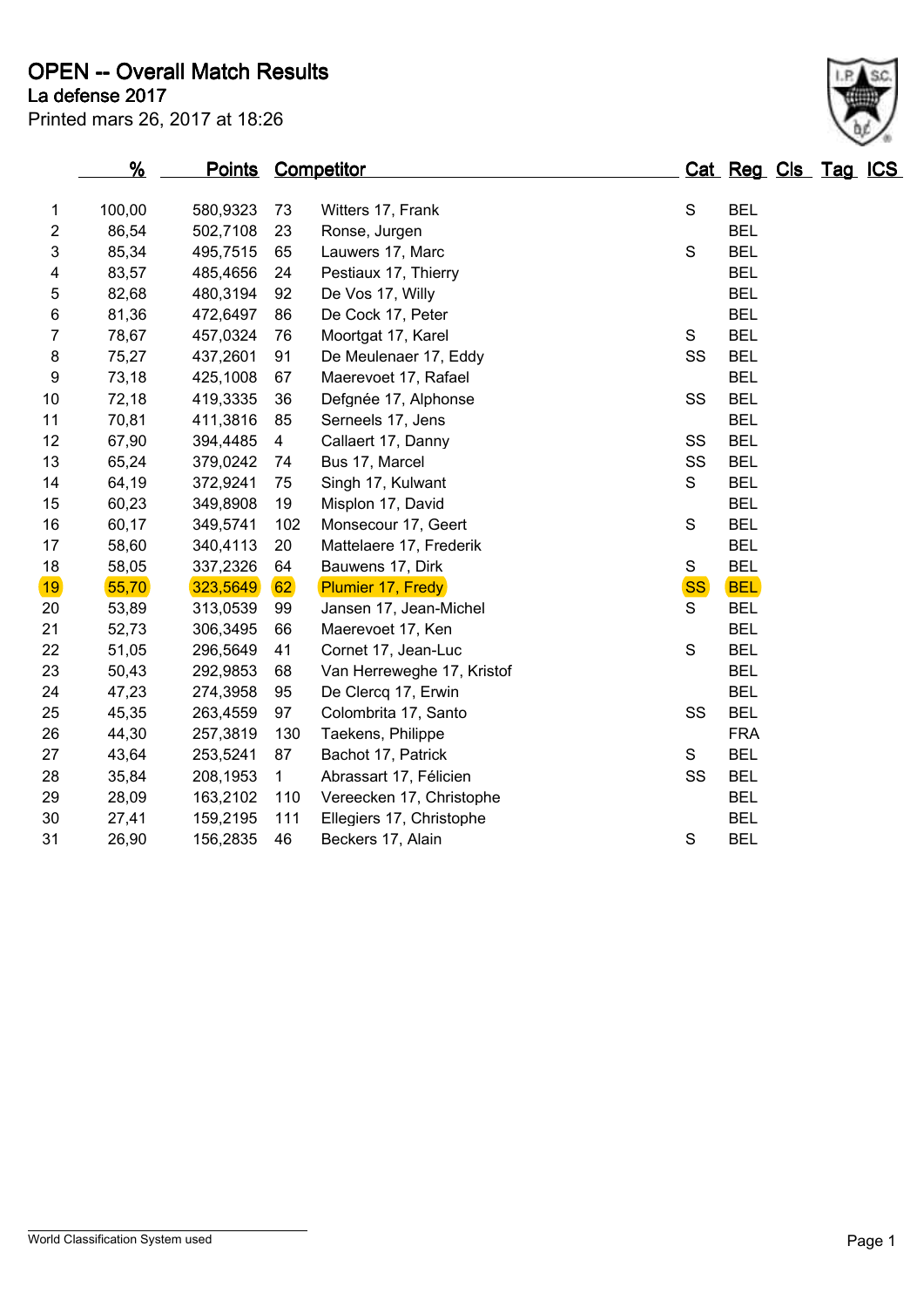**PRODUCTION -- Overall Match Results**

**La defense 2017**

Printed mars 26, 2017 at 18:26

|                 | $\frac{9}{6}$ |          | <b>Points Competitor</b> |                            |              | Cat Reg Cls Tag ICS |  |  |
|-----------------|---------------|----------|--------------------------|----------------------------|--------------|---------------------|--|--|
| 1               | 100,00        | 563,2470 | 88                       | Vanreusel 17, Philippe     |              | <b>BEL</b>          |  |  |
| $\overline{c}$  | 88,20         | 496,8109 | 83                       | Crespin 17, Thierry        |              | <b>BEL</b>          |  |  |
| 3               | 84,13         | 473,8332 | 116                      | De Mezel 17, Joël          | S            | <b>BEL</b>          |  |  |
| 4               | 82,53         | 464,8373 | 77                       | Albert 17, Gérard          | S            | <b>BEL</b>          |  |  |
| 5               | 81,92         | 461,4328 | 56                       | Deleu 17, Carl             | $\mathbf S$  | <b>BEL</b>          |  |  |
| $\bf{6}$        | 81,80         | 460,7401 | 30 <sub>o</sub>          | Gras 17, Jérémie           |              | <b>BEL</b>          |  |  |
| $\overline{7}$  | 80,93         | 455,8315 | 14                       | Brochard 17, Pierre        | $\mathbf S$  | <b>BEL</b>          |  |  |
| 8               | 77,84         | 438,4260 | 29                       | Vandraye 17, Sébastien     |              | <b>BEL</b>          |  |  |
| 9               | 75,52         | 425,3699 | 43                       | Depoorter 17, Eric         | $\mathbb S$  | <b>BEL</b>          |  |  |
| 10              | 72,98         | 411,0499 | 79                       | Dessart 17, Luc            | $\mathbf S$  | <b>BEL</b>          |  |  |
| 11              | 72,65         | 409,2166 | 60                       | <b>Warichet 17, Carl</b>   | <sub>S</sub> | <b>BEL</b>          |  |  |
| 12              | 72,36         | 407,5790 | 32                       | Rouire 17, Johnny          |              | <b>BEL</b>          |  |  |
| 13              | 71,75         | 404,1193 | 71                       | Vercammen 17, Peter        |              | <b>BEL</b>          |  |  |
| 14              | 71,36         | 401,9573 | 93                       | Goossens 17, Dries         |              | <b>BEL</b>          |  |  |
| 15              | 67,68         | 381,2007 | 33                       | Van Roy 17, Erwin          |              | <b>BEL</b>          |  |  |
| 16              | 67,23         | 378,6801 | $\overline{\mathbf{5}}$  | <b>Bodart 17, Olivier</b>  |              | <b>BEL</b>          |  |  |
| 17              | 66,89         | 376,7747 | 35                       | Platéus 17, Raymond        | SS           | <b>BEL</b>          |  |  |
| 18              | 66,70         | 375,6650 | 28                       | Duro 17, Jérémie           |              | <b>BEL</b>          |  |  |
| 19              | 66,28         | 373,3048 | $\overline{2}$           | Ketelaers 17, Johan        |              | <b>BEL</b>          |  |  |
| 20              | 64,68         | 364,3356 | 120                      | Beuselinckx, Koen          |              | <b>BEL</b>          |  |  |
| 21              | 64,33         | 362,3292 | 57                       | Cael 17, Kristof           |              | <b>BEL</b>          |  |  |
| 22              | 64,18         | 361,5083 | 12                       | Nuyts 17, Tom              |              | <b>BEL</b>          |  |  |
| 23              | 63,94         | 360,1678 | 121                      | Trifunovic 17, Branko      |              | <b>BEL</b>          |  |  |
| 24              | 63,00         | 354,8671 | 22                       | Sabbe 17, Pieter           |              | <b>BEL</b>          |  |  |
| 25              | 62,39         | 351,4363 | 131                      | Siragusas, Diego           |              | <b>BEL</b>          |  |  |
| 26              | 62,12         | 349,9112 | 124                      | Pauwels 17, Alex           | S            | <b>BEL</b>          |  |  |
| 27              | 61,40         | 345,8441 | 37                       | Grande 17, Freddy          |              | <b>BEL</b>          |  |  |
| 28              | 60,41         | 340,2468 | 61                       | Pichon 17, Grégoire        |              | <b>BEL</b>          |  |  |
| 29              | 60,24         | 339,3043 | 11                       | Bos 17, Ruud               |              | <b>BEL</b>          |  |  |
| 30              | 60,08         | 338,4082 | 38                       | <b>Boldin 17, Gueorgiy</b> |              | <b>BEL</b>          |  |  |
| 31              | 58,45         | 329,2406 | 45                       | Gilain 17, Frank           |              | <b>BEL</b>          |  |  |
| 32 <sub>2</sub> | 55,40         | 312,0181 | (123)                    | Senterre 17, Jean-François |              | <b>BEL</b>          |  |  |
| 33              | 54,22         | 305,3936 | 27                       | Quintin 17, Philippe       | S            | <b>BEL</b>          |  |  |
| 34              | 53,62         | 302,0391 | 104                      | Van Der Meersch 17, Johan  | S            | <b>BEL</b>          |  |  |
| 35              | 53,42         | 300,8953 | 42                       | Evrard 17, Michaël         |              | <b>BEL</b>          |  |  |
| 36              | 53,20         | 299,6411 | 10                       | Metior 17, Marc            | S            | <b>BEL</b>          |  |  |
| 37              | 50,32         | 283,4127 | 90                       | De Vos 17, Stefan          |              | <b>BEL</b>          |  |  |
| 38              | 49,40         | 278,2519 | 89                       | Desmedt 17, Mike           |              | <b>BEL</b>          |  |  |
| 39              | 48,59         | 273,6777 | 107                      | Lambert 17, Jules          | SS           | <b>BEL</b>          |  |  |
| 40              | 48,59         | 273,6613 | 72                       | Devos 17, Daniel           | S            | <b>BEL</b>          |  |  |
| 41              | 45,41         | 255,7653 | 101                      | Méranger 17, Yannick       |              | <b>BEL</b>          |  |  |
| 42              | 44,94         | 253,1447 | 50                       | Deom 17, Jean-Jacques      | $\mathbf S$  | <b>BEL</b>          |  |  |
| 43              | 44,71         | 251,8193 | 112                      | Kevers 17, Gregory         |              | <b>BEL</b>          |  |  |
| 44              | 43,25         | 243,5852 | 106                      | Lambert 17, Dylan          |              | <b>BEL</b>          |  |  |
| 45              | 40,95         | 230,6358 | 63                       | Van Beersel 17, Fernand    | <b>SS</b>    | <b>BEL</b>          |  |  |
| 46              | 40,24         | 226,6259 | 96                       | Kliatchkine 17, Artem      |              | <b>BEL</b>          |  |  |
| 47              | 40,15         | 226,1161 | 44                       | Antoine 17, Jean-Pierre    | SS           | <b>BEL</b>          |  |  |
| 48              | 38,96         | 219,4309 | 53                       | De Rycke 17, Jean-Paul     | S            | <b>BEL</b>          |  |  |

World Classification System used Page 1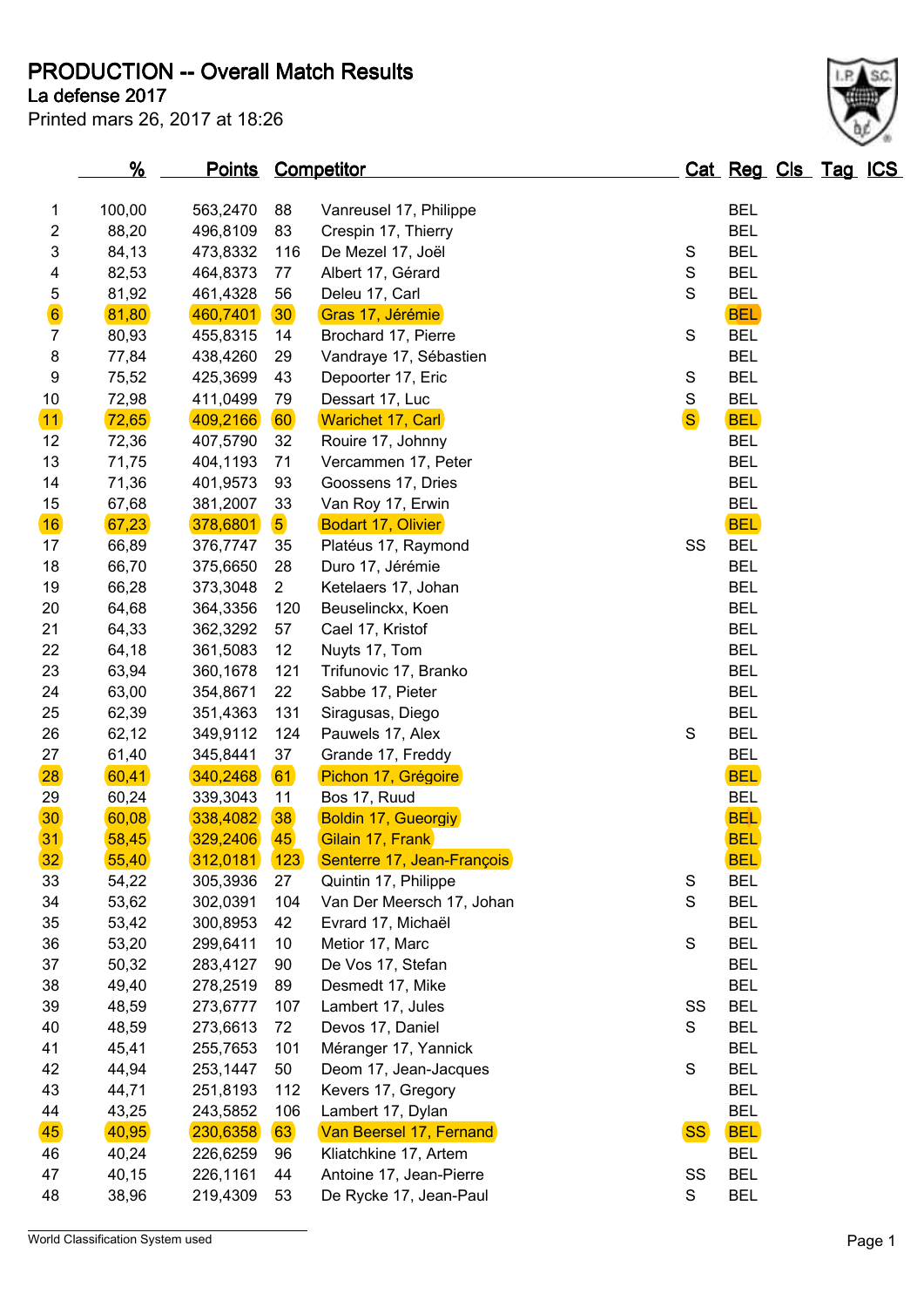**PRODUCTION -- Overall Match Results**

Printed mars 26, 2017 at 18:26 **La defense 2017**

## **% Points Competitor Cat Reg Cls Tag ICS** 49 34,60 194,8982 117 De Potter, Quentin J BEL 50 29,14 164,1370 49 Smeers 17, Marcel SS BEL 51 23,53 132,5560 113 Dehogne 17, Valéry BEL 52 0,00 0,0000 48 Antoine 17, François BEL

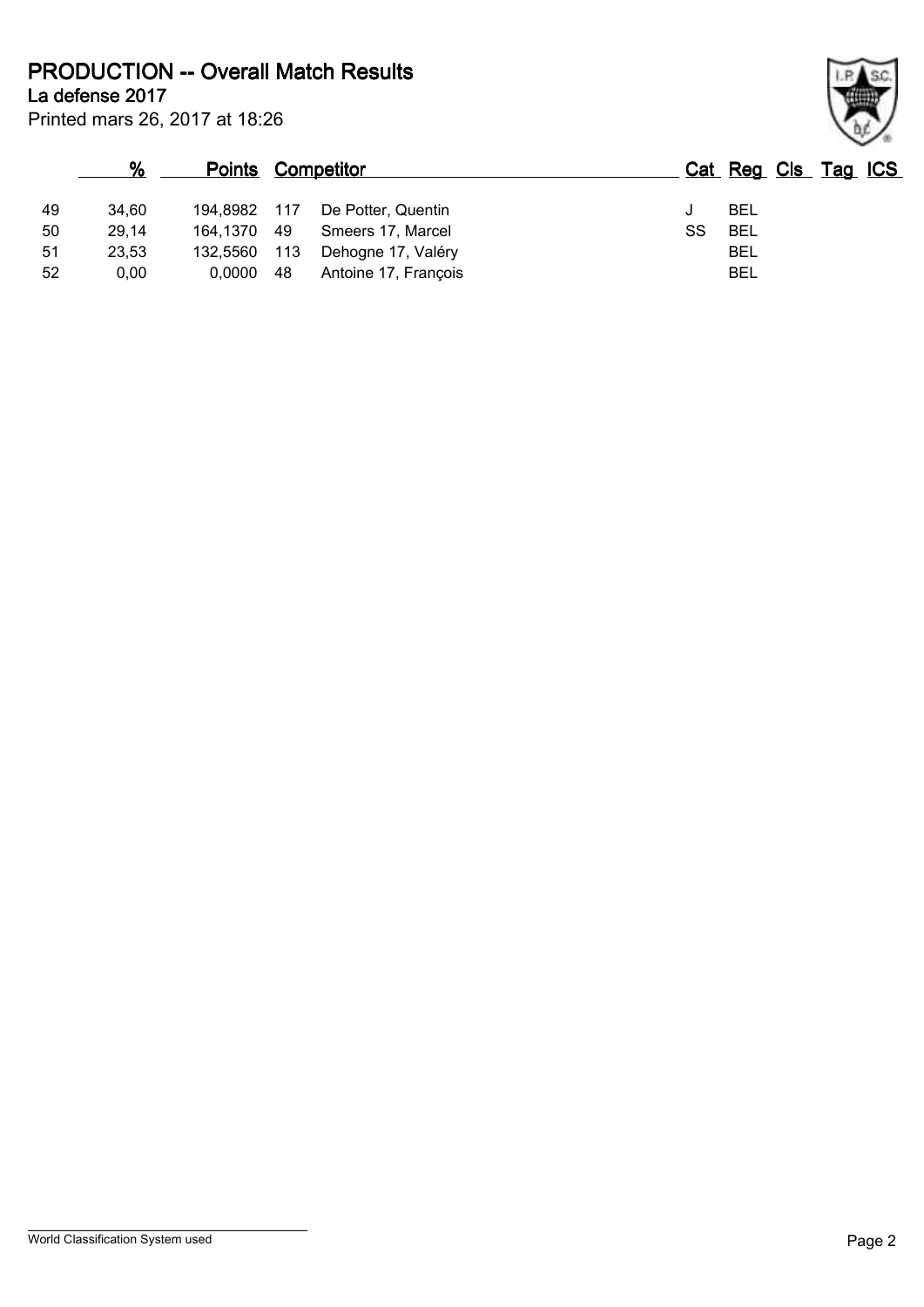**STANDARD -- Overall Match Results**

**La defense 2017**

Printed mars 26, 2017 at 18:26

### **% Points Competitor Cat Reg Cls Tag ICS** 100,00 555,9262 18 Margodt 17, Steve BEL 95,95 533,4028 69 Saudemont 17, Tom BEL 89,63 498,2795 80 Cokaiko 17, Michel BEL 4 88,26 490,6470 26 Leclercq 17, Fabien BEL 86,32 479,8772 70 Roosen 17, Alwin BEL 6 84,29 468,6105 54 Vechter 17, Paul S BEL 83,45 463,9263 94 Deschepper 17, David BEL 8 80,43 447,1147 114 Kollmann 17, Paul S BEL 80,19 445,7911 115 De Mezel 17, Guillaume BEL 10 79,75 443,3703 34 Lacroix 17, Christian S BEL 79,35 441,1275 103 Van der Meeren 17, Tom BEL 74,63 414,8868 55 Van Eynde 17, Pierre SS BEL 72,00 400,2917 119 Zachariadis 17, Antonios BEL 71,89 399,6327 15 Constant 17, John BEL 65,88 366,2288 9 Van Bergen 17, Philippe BEL 65,29 362,9848 125 Tielman 17, Rocky S BEL 17 64.80 360.2193 13 Witpas 17, Eddy S BEL 18 61.07 339.5210 3 Bernard 17. Eddy S BEL 58,94 327,6790 132 Delporte, Philippe FRA 58,90 327,4559 21 Holvoet 17, Stijn BEL 21 58,60 325,7608 129 Ureel, Bart BEL 58,22 323,6569 59 Verdeyen 17, Jean-Pierre SS BEL 58,12 323,0876 7 Hendrickx 17, Marc BEL 54,63 303,7126 16 Gérard 17, Emmanuel S BEL 52,58 292,3050 78 Burton 17, Hubert S BEL 51,53 286,4784 25 Mailly 17, Roland SS BEL 51,35 285,4676 8 Orlans 17, Romano BEL 50,53 280,9038 128 Colle 17, Maurice SS BEL 50,20 279,0834 100 Flamant 17, Eric BEL 47,23 262,5771 17 Esparrago 17, Manuel ESP 31 43,75 243,2324 127 Vermoezen 17, Hedwig S BEL 38,25 212,6461 122 Milenova 17, Dessislava S BUL 38,09 211,7405 82 Pellaers 17, Michel SS BEL 33,69 187,3086 108 D'Haeseleer 17, Mattis BEL 33,42 185,7791 118 Vannederghem 17, Didier S BEL 31,97 177,7454 47 Pluymers 17, Philippe S BEL 31,33 174,1489 40 Smets 17, Pim BEL 28,74 159,7770 126 Jastrzebski 17, Dariusz BEL 25,79 143,3661 81 Cokaiko 17, Walthère SS BEL 25,43 141,3632 39 De Cubber 17, Tim BEL